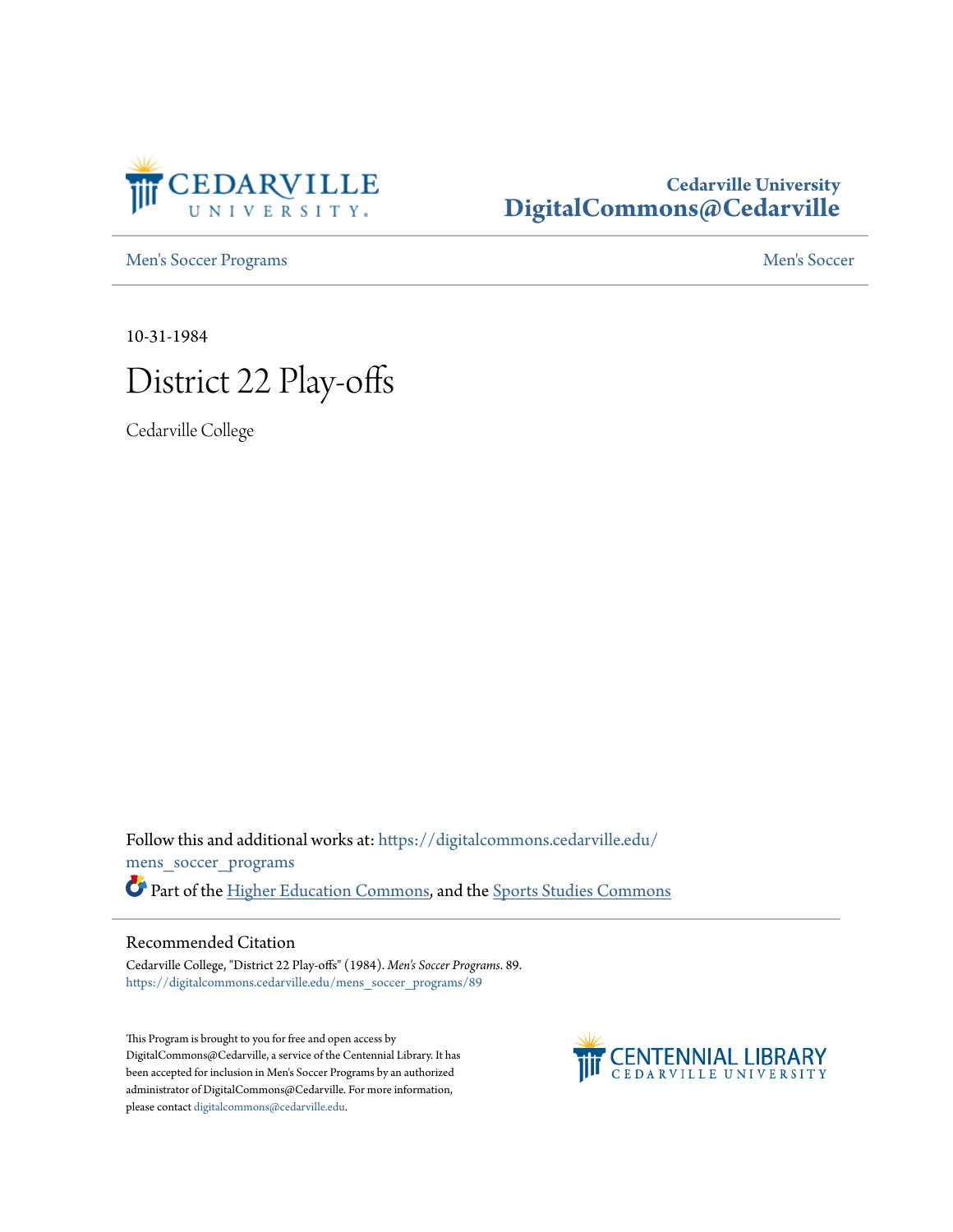### TODA Y'S OUTLOOK

Today's district 22 play-off provides the classic confrontation of experience versus youth. On the one half of the field we have Cedarville College, a side steeped with a rich soccer tradition. Cedarville has had 21 years of competition including 17 winning seasons. They have shared or won the MOC outright 11 times and in 1974 placed 6th in the National Tournament. The team is headed by 10 year coach, John McGillivray. And on the other half we have Tiffin University, competing in only their second ever season with a program , that according to second year coach Ian Day, is very much still in it's infancy.

The series between the two teams is tied 1-1 with the Dragons winning this season's meeting  $-2-1$  in overtime. On the year Tiffin (10-5-1  $\&$  6-1 MOC) have faired slightly better than Cedarville (7-6-1 &. 5-2MOC) as they were crowned MOC cochampions with Mt. Vernon Nazarene College; however, when it comes to the play-offs, any previous performance counts for very little as both teams know that a loss today will mean the end of the season, while a win will put them in the district final against the Mt. Vernon - Wilmington winner to be played on Saturday, November 2. Also, it will mean one step closer to the NAIA finals to be held in Fresno, California.

You can expect to see a close and hard fought game between two well matched teams.





# **DISTRICT 22 PLAY-OFFS**



### TIPPIN UNIVERSITY

vs

### CEDARVILLE COLLEGE

October 31, 1984

3:00 p.m.

Highland Park